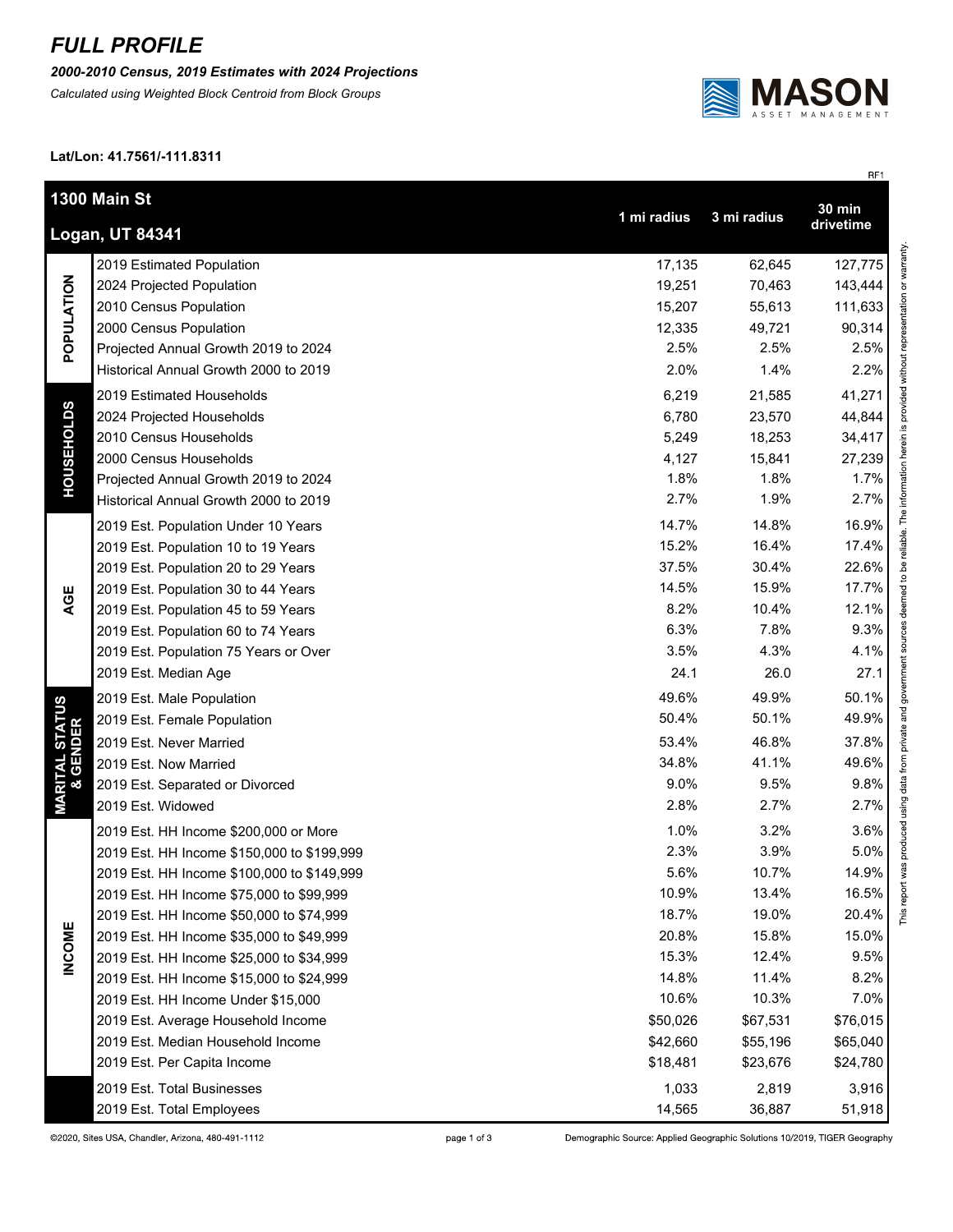## *FULL PROFILE*

*2000-2010 Census, 2019 Estimates with 2024 Projections*

*Calculated using Weighted Block Centroid from Block Groups*



**Lat/Lon: 41.7561/-111.8311**

|                                   |                                                  |             |             | RF1           |
|-----------------------------------|--------------------------------------------------|-------------|-------------|---------------|
|                                   | 1300 Main St                                     |             |             | <b>30 min</b> |
|                                   |                                                  | 1 mi radius | 3 mi radius | drivetime     |
|                                   | Logan, UT 84341                                  |             |             |               |
| <b>RACE</b>                       | 2019 Est. White                                  | 83.2%       | 82.9%       | 86.8%         |
|                                   | 2019 Est. Black                                  | 2.2%        | 1.9%        | 1.4%          |
|                                   | 2019 Est. Asian or Pacific Islander              | 4.3%        | 5.2%        | 3.1%          |
|                                   | 2019 Est. American Indian or Alaska Native       | 1.0%        | 0.7%        | 0.6%          |
|                                   | 2019 Est. Other Races                            | 9.3%        | 9.2%        | 8.1%          |
| <b>HISPANIC</b>                   | 2019 Est. Hispanic Population                    | 2,150       | 7,593       | 13,847        |
|                                   | 2019 Est. Hispanic Population                    | 12.5%       | 12.1%       | 10.8%         |
|                                   | 2024 Proj. Hispanic Population                   | 12.0%       | 11.7%       | 10.4%         |
|                                   | 2010 Hispanic Population                         | 12.3%       | 11.2%       | 10.0%         |
|                                   | 2019 Est. Adult Population (25 Years or Over)    | 7,859       | 31,122      | 67,143        |
|                                   | 2019 Est. Elementary (Grade Level 0 to 8)        | 6.0%        | 3.3%        | 2.7%          |
| EDUCATION<br>(Adults 25 or Older) | 2019 Est. Some High School (Grade Level 9 to 11) | 5.2%        | 3.7%        | 3.4%          |
|                                   | 2019 Est. High School Graduate                   | 21.2%       | 18.1%       | 21.0%         |
|                                   | 2019 Est. Some College                           | 25.6%       | 25.7%       | 25.5%         |
|                                   | 2019 Est. Associate Degree Only                  | 7.8%        | 7.2%        | 8.4%          |
|                                   | 2019 Est. Bachelor Degree Only                   | 24.7%       | 27.3%       | 25.9%         |
|                                   | 2019 Est. Graduate Degree                        | 9.5%        | 14.8%       | 12.9%         |
|                                   | 2019 Est. Total Housing Units                    | 6,403       | 22,369      | 42,648        |
| <b>HOUSING</b>                    | 2019 Est. Owner-Occupied                         | 27.4%       | 45.4%       | 63.2%         |
|                                   | 2019 Est. Renter-Occupied                        | 69.8%       | 51.1%       | 33.6%         |
|                                   | 2019 Est. Vacant Housing                         | 2.9%        | 3.5%        | 3.2%          |
| BY YEAR                           | 2019 Homes Built 2010 or later                   | 7.0%        | 6.0%        | 7.3%          |
|                                   | 2019 Homes Built 2000 to 2009                    | 16.6%       | 14.7%       | 18.4%         |
|                                   | 2019 Homes Built 1990 to 1999                    | 25.5%       | 18.2%       | 17.5%         |
|                                   | 2019 Homes Built 1980 to 1989                    | 11.5%       | 11.4%       | 10.0%         |
|                                   | 2019 Homes Built 1970 to 1979                    | 17.4%       | 17.8%       | 17.3%         |
|                                   | 2019 Homes Built 1960 to 1969                    | 4.3%        | 6.0%        | 5.4%          |
| OMES BUILT                        | 2019 Homes Built 1950 to 1959                    | 6.2%        | 7.2%        | 5.2%          |
| I                                 | 2019 Homes Built Before 1949                     | 8.8%        | 15.3%       | 15.7%         |
|                                   | 2019 Home Value \$1,000,000 or More              |             | 0.3%        | $0.4\%$       |
| <b>HOME VALUES</b>                | 2019 Home Value \$500,000 to \$999,999           | 1.3%        | 4.7%        | 6.4%          |
|                                   | 2019 Home Value \$400,000 to \$499,999           | 0.6%        | 4.1%        | 4.8%          |
|                                   | 2019 Home Value \$300,000 to \$399,999           | 4.2%        | 14.1%       | 14.6%         |
|                                   | 2019 Home Value \$200,000 to \$299,999           | 22.2%       | 33.9%       | 39.1%         |
|                                   | 2019 Home Value \$150,000 to \$199,999           | 36.8%       | 30.1%       | 28.8%         |
|                                   | 2019 Home Value \$100,000 to \$149,999           | 38.3%       | 21.0%       | 18.5%         |
|                                   | 2019 Home Value \$50,000 to \$99,999             | 8.2%        | 3.5%        | 3.4%          |
|                                   | 2019 Home Value \$25,000 to \$49,999             | 2.0%        | 1.2%        | 1.2%          |
|                                   | 2019 Home Value Under \$25,000                   | 6.7%        | 3.3%        | 2.8%          |
|                                   | 2019 Median Home Value                           | \$157,417   | \$208,415   | \$218,472     |
|                                   | 2019 Median Rent                                 | \$755       | \$705       | \$702         |
|                                   |                                                  |             |             |               |

Demographic Source: Applied Geographic Solutions 10/2019, TIGER Geography